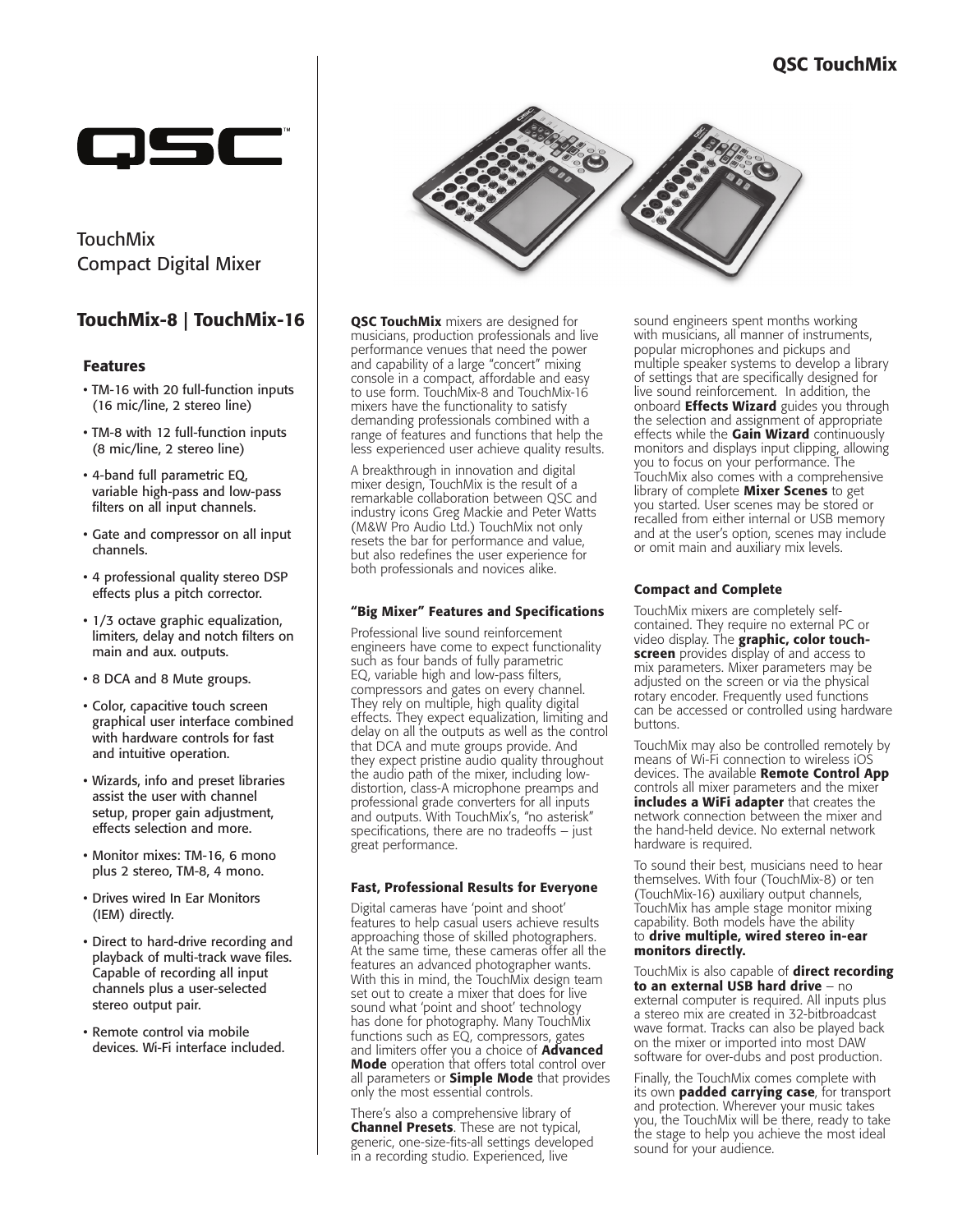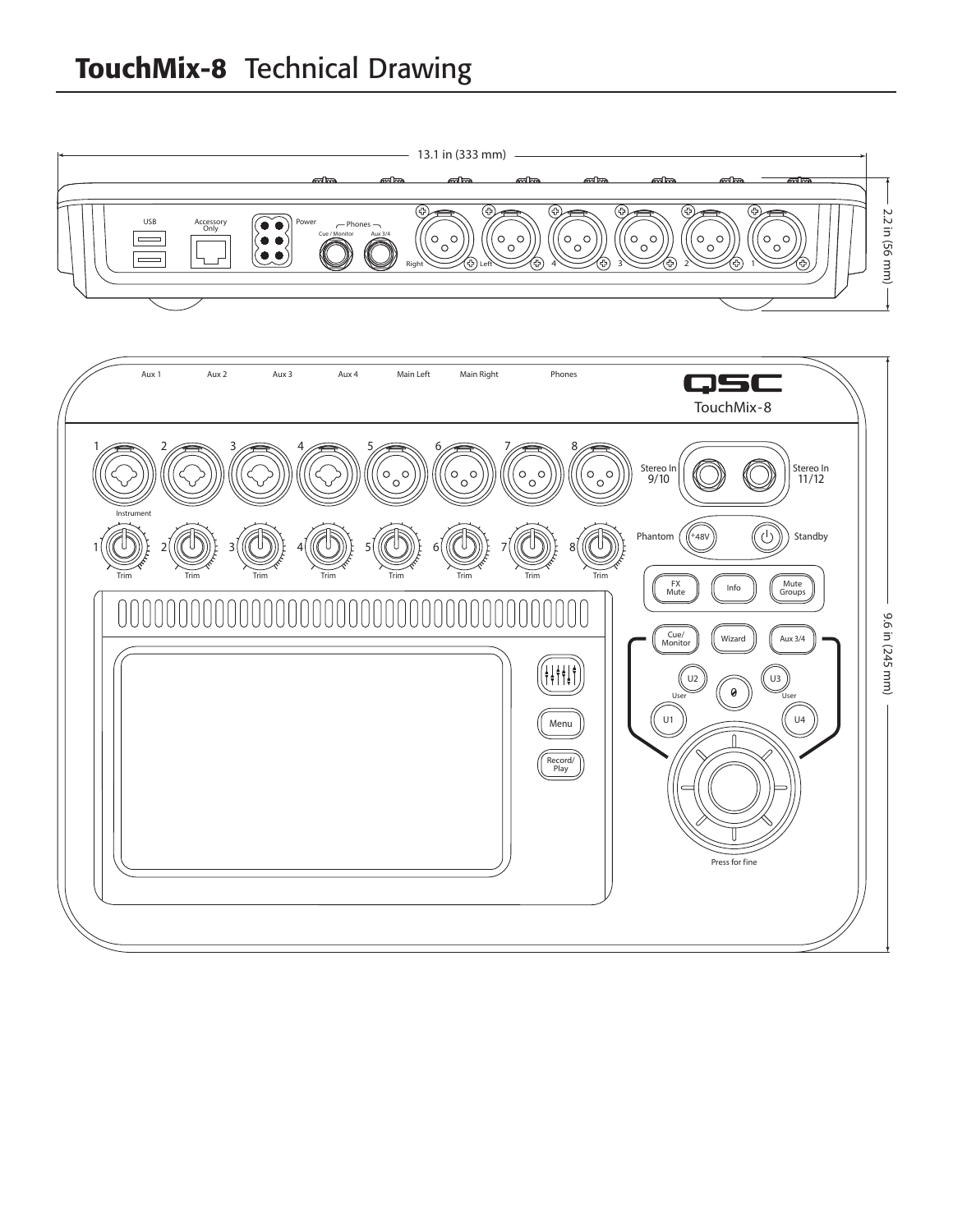# TouchMix-16 Technical Drawing